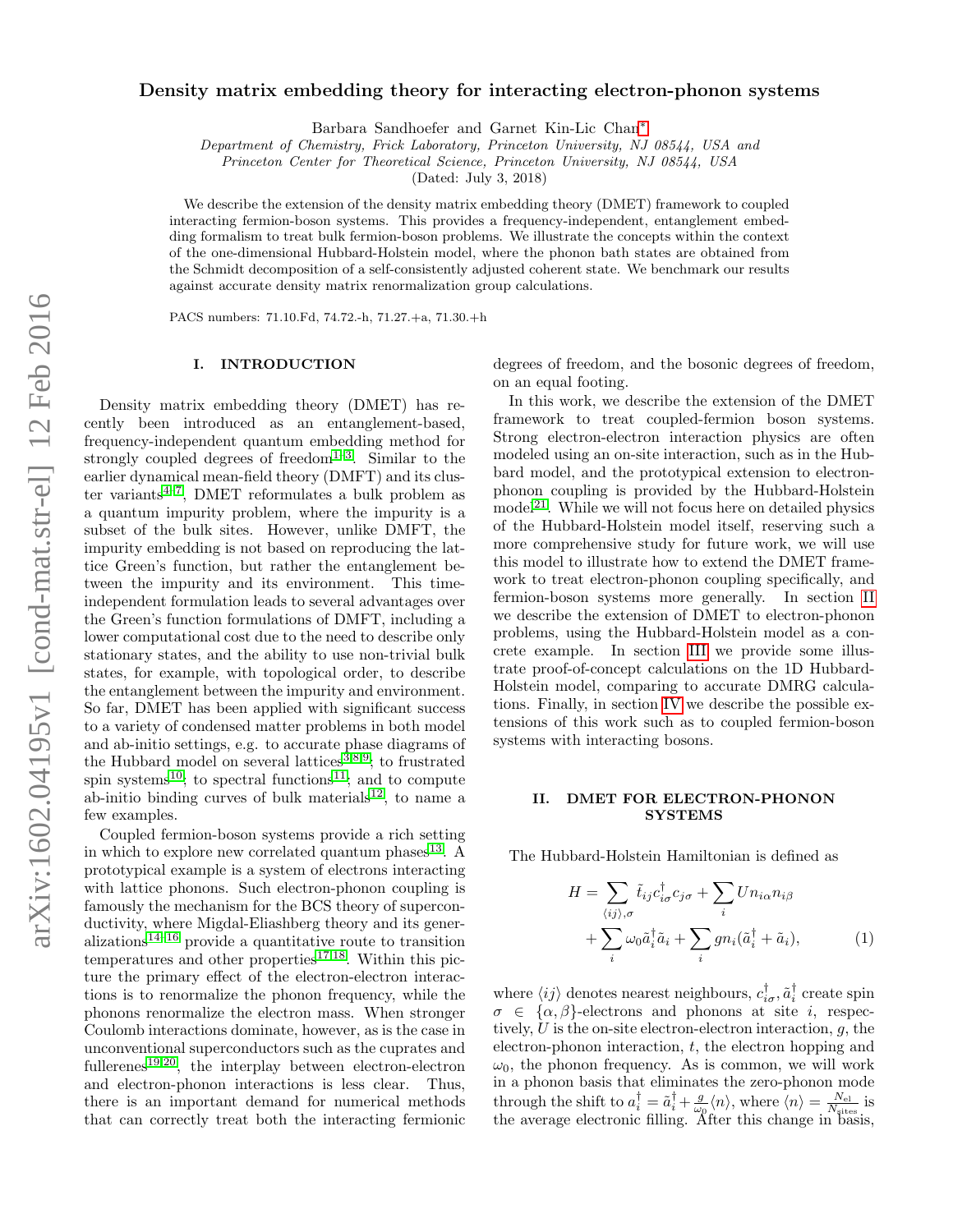$$
H = \sum_{ij,\sigma} t_{ij} c_{i\sigma}^{\dagger} c_{j\sigma} + \sum_{i} U n_{i\alpha} n_{i\beta} + \sum_{i} \omega_0 a_i^{\dagger} a_i
$$

$$
+ \sum_{i} g(n_i - \langle n \rangle)(a_i^{\dagger} + a_i), \tag{2}
$$

where  $t_{ij} = \tilde{t}_{ij} - \frac{2g^2}{\omega_0}$  $\frac{2g^-}{\omega_0}\langle n\rangle n_i\delta_{ij}.$ 

In DMET for ground-states<sup>[1–](#page-5-1)[3](#page-5-2)</sup> the ground-state  $\Psi$  and expectation values of an interacting lattice Hamiltonian such as Eq. [\(2\)](#page-1-0) are approximated by solving for the ground-state of two coupled model problems: a (cluster) impurity model, and an auxiliary non-interacting lattice system. We first introduce these two models in a qualitative fashion. The impurity model with Hamiltonian  $H_{\text{imp}}$ and ground-state  $\Psi_{\text{imp}}$ , consists of a set of  $N_c$  cluster sites (denoted C) cut from the interacting lattice, coupled to  $N_c$  bath sites. The bath sites are defined from the auxiliary non-interacting lattice system. The auxiliary lattice Hamiltonian h yields a ground-state  $\Phi$ , and by performing a Schmidt decomposition between the cluster and the remaining (environment) sites in  $\Phi$  we obtain a set of bath states. For quadratic  $h$ , the Hilbert space of these bath states can be identified with the Hilbert space of a set of single-particle bath sites which become the bath sites in the impurity model. The bath sites capture the relevant one-particle physics (e.g. hybridization effects) between the bare cluster and its environment in the impurity problem. Finally, a self-consistency condition links h and  $H_{\text{imp}}$ , where the parameters of h are varied to match the local cluster expectation values of  $\Phi$  and  $\Psi_{\text{imp}}$ . At convergence, expectation values are defined from  $\Psi_{\text{imp}}$ .

We now illustrate the above general procedure by defining h and  $H_{\text{imp}}$  precisely for the Hubbard-Holstein model. We first specify  $h$  and the construction of the bath sites. In DMET for pure fermionic problems,  $h$  is typically chosen as a quadratic fermion Hamiltonian with an associated fermionic Gaussian (Slater determinant<sup>[1](#page-5-1)</sup> or  $BCS<sup>3</sup>$  $BCS<sup>3</sup>$  $BCS<sup>3</sup>$ ) ground-state  $\Phi$ . For the Hubbard-Holstein model, we choose  $h$  to be the sum of quadratic electron and phonon Hamiltonians

$$
h = h_{\rm el} + v_{\rm el} + h_{\rm ph} + v_{\rm ph} + \zeta_{\rm ph} \tag{3}
$$

where

$$
h_{\rm el} = \sum_{ij,\sigma} t_{ij} c_{i\sigma}^{\dagger} c_{j\sigma} \tag{4}
$$

$$
h_{\rm ph} = \sum_{i} \omega_0 a_i^{\dagger} a_i + \sum_{\langle ij \rangle} \varepsilon a_i^{\dagger} a_j - \sum_{i} g \langle n \rangle (a_i^{\dagger} + a_i) \quad (5)
$$

$$
v_{\rm el} = \sum_{C} \sum_{ij \in C, \sigma} v_{\rm el,ij} c_{i\sigma}^{\dagger} c_{j\sigma}
$$
 (6)

$$
v_{\rm ph} = \sum_{C} \sum_{ij \in C} v_{\rm ph, ij} a_i^{\dagger} a_j \tag{7}
$$

$$
\zeta_{\rm ph} = \sum_{C} \sum_{i \in C} \zeta_{\rm ph, i} (a_i^{\dagger} + a_i)
$$
 (8)

and  $\sum_{C}$  denotes summation over the  $N_{\text{sites}}/N_c$  cluster tiles (with the "impurity" corresponding to  $C = 0$ ), and  $\varepsilon$  is a constant to be chosen later. The ground-state  $\Phi$  of h takes the form

<span id="page-1-4"></span>
$$
|\Phi\rangle = |\Phi_{\rm el}\rangle \, |\Phi_{\rm ph}\rangle \tag{9}
$$

<span id="page-1-0"></span>where  $|\Phi_{\text{el}}\rangle$  is the ground-state of  $(h_{\text{el}}+v_{\text{el}})$  and is a Slater determinant as in the original DMET while  $|\Phi_{\rm ph}\rangle$  is the ground-state of  $(h_{\rm ph} + u_{\rm ph} + \zeta_{\rm ph}).$ 

We use  $|\Phi_{\rm el}\rangle$  to define the electronic bath states through its Schmidt decomposition between the impurity cluster and the remaining lattice sites (see the original DMET procedure<sup>1-[3](#page-5-2)</sup>)

$$
|\Phi_{\rm el}\rangle = \sum_i \lambda_m \left| \alpha_m \right\rangle \left| \beta_m \right\rangle \tag{10}
$$

where  $\{|\alpha_m\rangle\}$ ,  $\{|\beta_m\rangle\}$  denote the impurity and bath many-body Schmidt states. Because of the Gaussian form of  $|\Phi_{\rm el}\rangle$ , the impurity bath space has the special structure

$$
\{|\beta_m\rangle\} = \mathcal{F}(\{d_{i\sigma}\}) \otimes \prod_{j\sigma} e_{j\sigma}^{\dagger} |\text{vac}_{\text{el}}\rangle \tag{11}
$$

where  $\{d_{i\sigma}\}$  are a set of single-particle bath  $\it orbitals$  and  $F$  denotes the corresponding Fock space of these or-bitals<sup>[2,](#page-5-11)[3](#page-5-2)</sup>. These bath orbitals together with the impurity cluster sites constitute the electron degrees of freedom in the impurity model, while, in the absence of non-local two-particle, or non-number-conserving interactions, the non-entangled environment orbitals  $\{e_{i\sigma}\}\$ can be ignored. (This is because for the  $H$  under consideration, matrix elements  $\langle \alpha_m \beta'_m | H | \alpha_n \beta'_n \rangle$  vanish unless  $|\beta'_m\rangle$  and  $|\beta'_n\rangle$ have the same set of occupied environment orbitals, and these contribute only a constant term to the energy<sup>[3](#page-5-2)</sup>).

<span id="page-1-3"></span>Similarly,  $|\Phi_{\text{ph}}\rangle$  defines phonon bath states through its Schmidt decomposition. However, if  $\varepsilon$  in  $h_{\text{ph}}$  (Eq. [\(5\)](#page-1-1)) is identically zero, then in this limit the impurity clusters tiling the lattice have no entanglement between them,  $|\Phi_{\rm ph}\rangle$  is a product state of the phonon vacuum on each cluster tiling the lattice:  $\prod_i |vac_{ph,i}\rangle$ , and the bath states are not well defined. For infinitesimal  $\varepsilon$ , this degeneracy is broken, and in the absence of disorder, the phonons spread through the lattice, creating entanglement. We choose to define  $\epsilon$  to be  $0_+$  in this work.  $|\Phi_{\rm ph}\rangle$  is then the coherent state

<span id="page-1-2"></span>
$$
|\Phi_{\rm ph}\rangle = \exp z^{\dagger} |\text{vac}_{\rm ph}\rangle
$$
  
=  $\exp(-\sum_{j} z_j a_j^{\dagger}) |\text{vac}_{\rm ph}\rangle,$  (12)  
where  $z_j = \sum_{ki} \zeta_k X_{ki}^T \epsilon_i^{-1} X_{ij}.$ 

<span id="page-1-1"></span>X and  $\epsilon$  are the eigenvectors and eigenvalues from  $\sum_j (\omega_0 \delta_{ij} + \varepsilon_{ij}) X_{jk} = \epsilon_k X_{ik}.$ 

The Schmidt decomposition of the coherent state Eq. [\(12\)](#page-1-2) between the impurity cluster  $C = 0$  and its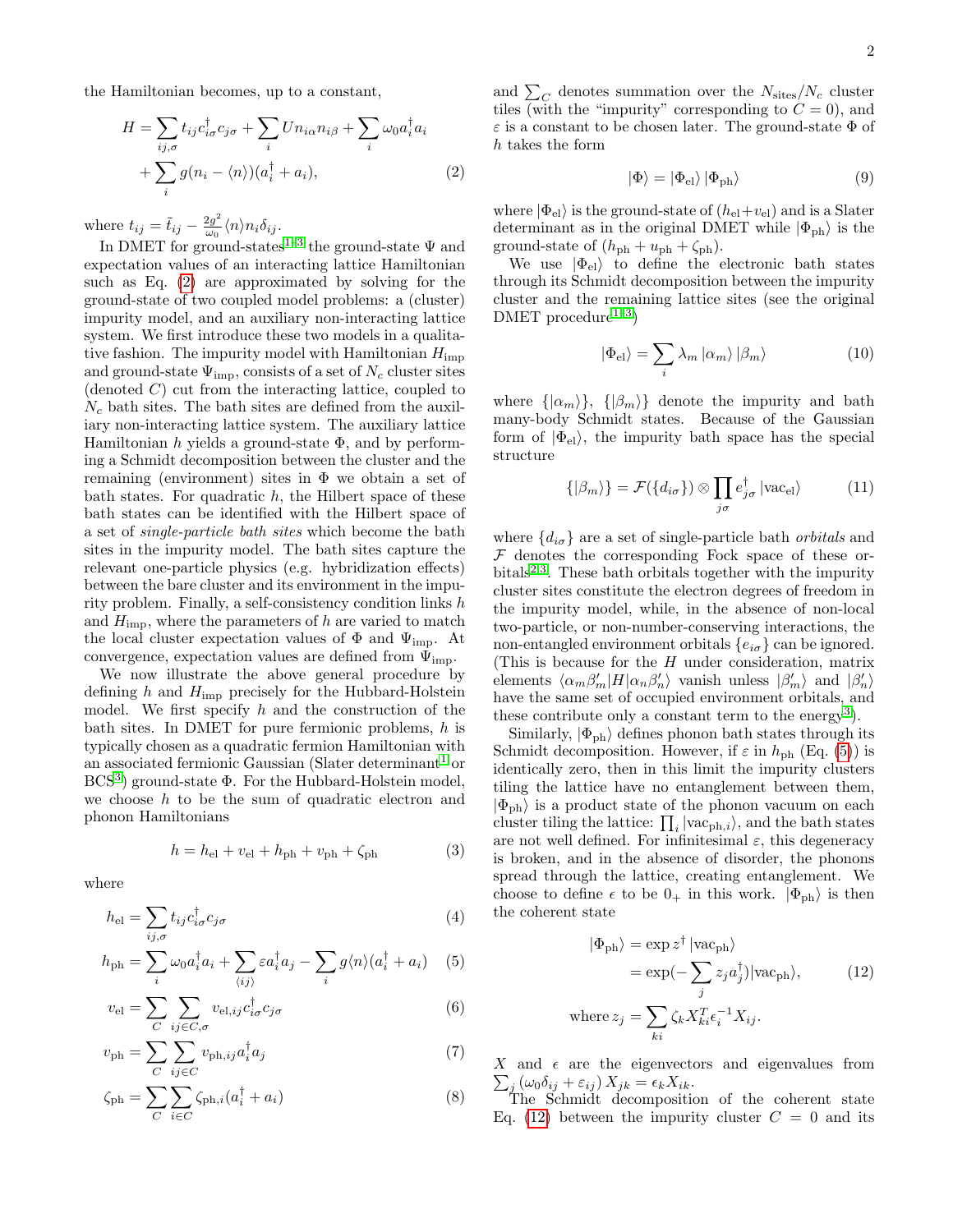environment, can be carried out conveniently by divid- $\lim_{t \to 0} z^{\dagger} = \sum_{j \in C=0} z_j a_j^{\dagger} + z_{E_j}^{\dagger}$ , where the first term is on the impurity cluster and the second on the remaining sites.  $z_E^{\dagger}$  defines a single bath orbital, which is a result of the simple structure of the coherent state representation. We can carry out calculations with a single phonon bath orbital, however since the fermionic bath consists of the same number of bath orbitals as there are impurity sites, it seems desirable to obtain a larger set of  $N_c$ phonon bath orbitals. To do so, we can further define an artificial division of  $z_E^{\dagger}$  into  $N_c$  components through  $z_E^{\dagger} = \sum_{j=1}^{N_c} \tilde{z}_j b_j^{\dagger}$  and

$$
b_j^{\dagger} = \frac{\sum_{i=(j-1)N}^{jN} z_i a_i^{\dagger}}{\sum_{i=(j-1)N}^{jN} |z_i|^2}.
$$
 (13)

 $N = (N_{\text{sites}} - N_c)/N_c$ . The decomposition of Eq. [\(13\)](#page-2-0) to define additional phonon bath sites is not unique and others can be imagined.

The bath space is then spanned by  $\{|vac_{ph}\rangle, b_j^{\dagger}|vac_{ph}\rangle, b_i^{\dagger}b_j^{\dagger}|vac_{ph}\rangle,...\},$  where  $\{b_j^{\dagger}|vac_{ph}\rangle\}$ are the phonon bath orbitals. The space of the impurity problem is finally given by the  $N_c$  electron and phonon cluster sites, and  $N_c$  electron and phonon bath sites. Note that in the above Schmidt decomposition and in the coherent state in Eq. [\(12\)](#page-1-2) we assume no upper limit on the number of phonons. If, as in the numerical calculations below, we have such a cutoff, the coherent state no longer represents the exact eigenstate of  $h_{\rm ph}$ , and the Schmidt decomposition is only approximately represented by the phonon operators in Eq. [\(13\)](#page-2-0).

With the bath sites at hand, we can now define the impurity Hamiltonian  $H_{\text{imp}}$ . In DMET, there are two conventions of how to construct the impurity Hamiltonian. The first results in an impurity Hamiltonian of the Anderson type, i.e. the many-particle interactions only appear on the impurity. The second results in an impurity Hamiltonian which has interactions also on the bath sites. Here we use (as previously done in work on lattice Hamiltonians) the first, Anderson impurity construction. Starting from the Anderson-Holstein like lattice Hamiltonian  $H'$ 

$$
H' = h' + \sum_{i \in C=0} U n_{i\alpha} n_{i\beta} + \sum_{i \in C=0} g n_i (a_i^{\dagger} + a_i), \quad (14)
$$

where  $h'$  is of the same form as Eq. [\(3\)](#page-1-3), but with v and  $\zeta$  terms restricted to sites outside the impurity, i.e.  $v_{el}$  is replaced by  $v'_{\text{el}}$  where

$$
v'_{\rm el} = \sum_{C \neq 0} \sum_{ij \in C, \sigma} v_{\rm el,ij} c^{\dagger}_{i\sigma} c_{j\sigma}, \tag{15}
$$

and  $C \neq 0$  excludes summation over the impurity cluster and similarly for  $v'_{\text{ph}}$  and  $\zeta'_{\text{ph}}$ . Then, the impurity Hamiltonian is given by the projection of  $H'$  onto the impurity model space

$$
H_{\rm imp} = P H' P,\t\t(16)
$$

where  $P$  projects onto the space of the impurity model, i.e.  $P = \sum_n |\Phi(n)\rangle \langle \Phi(n)|$  where  $|\Phi\rangle$  is a product state in the Fock space of the impurity and bath degrees of freedom, and  $n$  is an occupancy vector. The projector effects a change of basis from the original electron and phonon basis defined by operators  $\{c_i^{\dagger}\}, \{a_i^{\dagger}\},$  to the cluster plus bath operators,  $\{C_i^{\dagger}\} = \{c_{i \in C=0}^{\dagger}\} \oplus \{d_i^{\dagger}\},\$  ${A_i^{\dagger}} = {a_{i \in C=0}^{\dagger}} \oplus {b_i^{\dagger}}$ . After projection,  $H_{\text{imp}}$  becomes

<span id="page-2-0"></span>
$$
H_{\text{imp}} = \sum_{ij} T_{ij} C_{i\sigma}^{\dagger} C_{j\sigma} + \sum_{i \in \text{imp}} U n_{i\alpha} n_{i\beta} + \sum_{ij \in \text{bath}} V_{\text{el},ij} d_{i\sigma}^{\dagger} d_{j\sigma}
$$
  
+ 
$$
\sum_{ij} \Omega_{ij} A_i^{\dagger} A_j + \sum_{ij \in \text{bath}} \tilde{V}_{\text{ph},ij} b_i^{\dagger} b_j
$$
  
+ 
$$
\sum_{i \in \text{imp}} g(n_i - \langle n \rangle)(a_i^{\dagger} + a_i) + \sum_{i \in \text{bath}} Z_i(b_i^{\dagger} + b_i).
$$
(17)

where T,  $\Omega$ , V and Z represent the matrix elements t,  $\omega, v, \zeta$  appearing in h' after projecting into the impurity plus bath site basis, and  $n_{i\sigma} = c_{i\sigma}^{\dagger} c_{i\sigma}$ . (Note  $i \in \text{imp}$  is equivalent to  $i \in C = 0$ ).

Solving the interacting impurity model defined by  $H_{\text{imp}}$  is much more tractable than the interacting lattice problem. If we enforce a maximum on the phonon number (ph<sub>max</sub>) then the eigenstate  $H_{\text{imp}} |\Psi_{\text{imp}}\rangle$  =  $E_{\text{imp}} |\Psi_{\text{imp}}\rangle$  can be obtained straightforwardly by exact diagonalization. This is the impurity solver we use in this work, although other solvers (such as the density matrix renormalization group and coupled cluster theory) have also been employed in  $DMET^{3,8,12}$  $DMET^{3,8,12}$  $DMET^{3,8,12}$  $DMET^{3,8,12}$  $DMET^{3,8,12}$ .

The last step to specify is the DMET self-consistency, which connects h and  $H_{\text{imp}}$  and defines  $v_{el}$ ,  $v_{ph}$ , and  $\zeta$ . These fields are fixed to best match the single-particle electron and phonon density matrices in the impurity problem corresponding to  $|\Psi_{\text{imp}}\rangle$  and those of the lattice wavefunction  $|\Phi\rangle$ . We carry out the minimization of the Frobenius norm of the matrix with elements

$$
\Delta \rho_{ij}^{\text{el}} = \langle \Phi | C_i^{\dagger} C_j | \Phi \rangle - \langle \Psi_{\text{imp}} | C_i^{\dagger} C_j | \Psi_{\text{imp}} \rangle \tag{18}
$$

for the electrons, and

$$
\Delta \tilde{\rho}_{ij}^{\text{ph}} = \langle \Phi | a_i^{\dagger} a_j | \Phi \rangle - \langle \Psi_{\text{imp}} | A_i^{\dagger} A_j | \Psi_{\text{imp}} \rangle \n+ \langle \Phi | A_i^{\dagger} | \Phi \rangle \delta_{j(2N_c+1)} - \langle \Psi_{\text{imp}} | a_i^{\dagger} | \Psi_{\text{imp}} \rangle \delta_{j(2N_c+1)} \tag{19}
$$

for the phonons, where  $i, j$  run over the impurity and bath sites. The procedure is carried out self-consistently as the new fields lead to a new lattice Hamiltonian  $h$ , which leads to new bath sites, a new impurity problem, and a new  $H_{\text{imp}}$ . The self-consistency can develop multiple branches, which indicates the appearance of new phases.

As with the original fermionic DMET, the electronphonon DMET constructed above is exact in various limits of the Hubbard-Holstein model. First, it is exact in the limits where the electron-phonon problem is decoupled and ordinary fermionic DMET is exact, i.e. when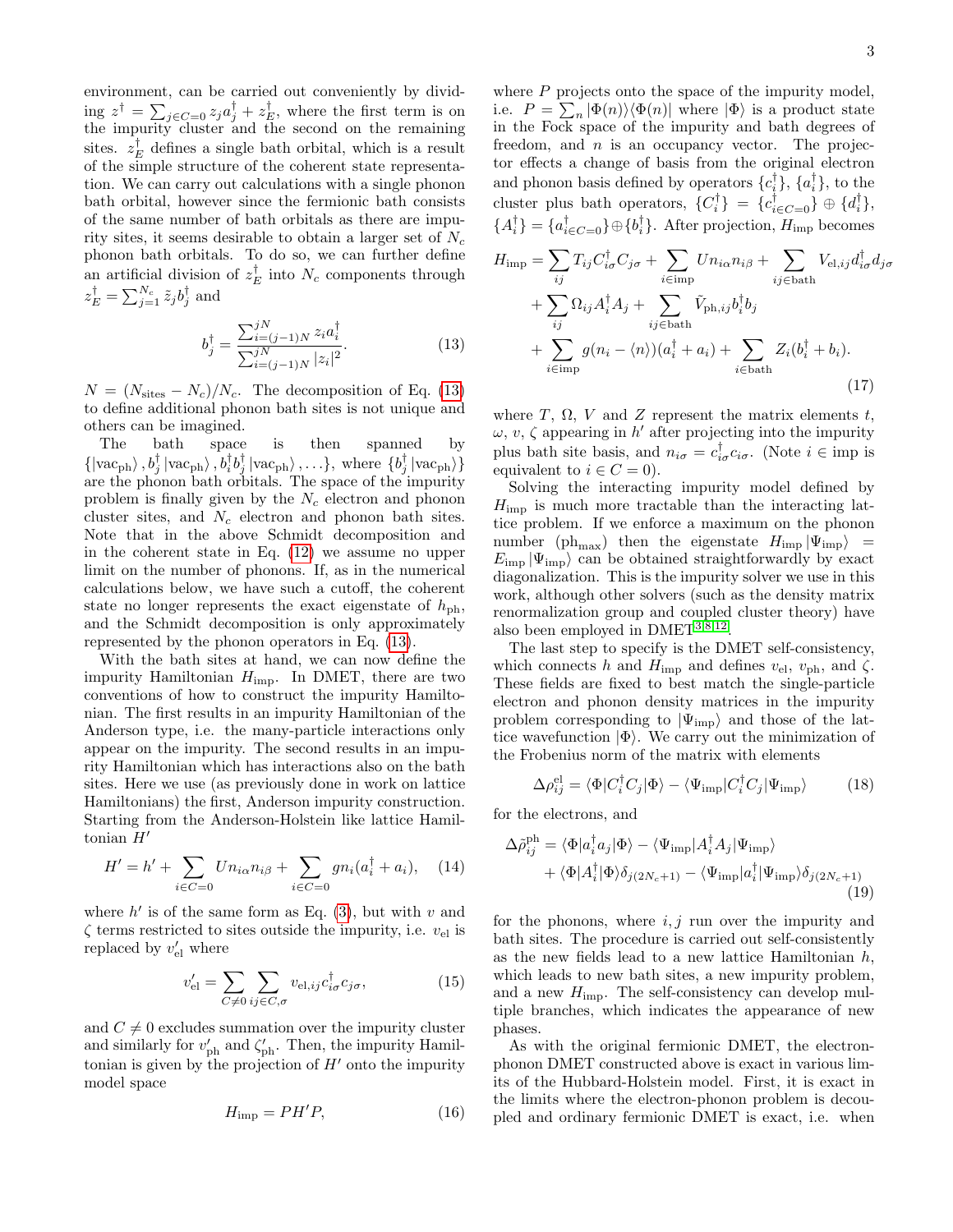$U/t \rightarrow 0, g \rightarrow 0$  (and the interacting lattice H reduces to h) or  $U/t \to \infty, g \to 0$  (the atomic limit). It is also exact for  $U/t \to 0, g \to \infty$  and  $U/t \to \infty, g \to \infty$  as the ground-state wavefunction reduces to the product form in Eq. [\(9\)](#page-1-4) and the phonon part is a simple product state over localized phonon vacua. Between these various exact limits, the DMET procedure provides a physically motivated interpolation.

#### <span id="page-3-0"></span>III. BENCHMARK STUDIES

We have implemented a pilot version of the DMET electron-phonon formalism above, using an exact diagonalization solver for the impurity problem. To assess the above procedure numerically, we now compute a few benchmarks for the one-dimensional Hubbard–Holstein model. The one-dimensional Hubbard-Holstein model has been the target of extensive numerical studies. Here we will compare to accurate DMRG results on finite chains obtained earlier by Fehske and Jeckelman<sup>[22](#page-6-7)</sup>. In the two limits of  $g \to \infty$ ,  $U = 0$  and  $g = 0$ ,  $U \to \infty$ , it is analytically known that the ground-state is a Peierls insulator and Mott insulator respectively. In the DMRG calculations, the two insulating phases appear with a boundary roughly in the region of  $\lambda = \frac{2g^2}{\omega_0}$  $\frac{2g}{\omega_0} = U$ . In addition, Fehske and Jeckelmann observed an intermediate metallic phase which was subdivided into Luttinger liquid and bipolaronic phases. The presence of an intermediate phase in one-dimension is well supported by other numerical studies with various techniques including variable-displacement Lang-Firsov<sup>[23](#page-6-8)</sup>, other DMRG stud-ies<sup>[24](#page-6-9)[,25](#page-6-10)</sup>, SSE QMC<sup>[26,](#page-6-11)[27](#page-6-12)</sup>, and variational Monte Carlo<sup>[28](#page-6-13)</sup>. However, the order of the intermediate phase remains incompletely resolved and depends on the numerical tech-nique used<sup>[22](#page-6-7)[,24](#page-6-9)-26,[28](#page-6-13)</sup>.



<span id="page-3-1"></span>energy error is 1.3%, the smallest 0.46%. For  $\omega = 5.0$ , the FIG. 1. Errors of the DMET calculation (32 sites, APBC) in percent of the DMRG energy (32 sites, OBC). The radius of the circle corresponds to the  $0.1\times$  error. The left panel shows results for the adiabatic regime  $\omega = 0.5$ , the right panel the anti-adiabatic regime  $\omega = 5.0$ . For  $\omega = 0.5$ , the largest largest energy error is 5.63%, the smallest 0.31%. Note that the difference in the APBC and OBC boundary conditions employed in DMET and DMRG calculations itself introduces a 1.9% difference at the free fermion  $(U = 0, \lambda = 0)$  level.

We first compare the energies obtained from DMET with the DMRG energies of Fehske and Jeckelmann for 14 different parameters of a 32 site 1D Hubbard–Holstein model covering adiabatic ( $\omega_0 = 0.5$ ) and anti-adiabatic  $(\omega_0 = 5.0)$  regimes, and various values of the coupling  $\lambda = 2g^2/\omega_0$  and Hubbard U (all units in t=1). The results are illustrated graphically in Fig. [1](#page-3-1) and the detailed energies per site are reported in Table [I.](#page-4-1) The DMRG calculations used open boundary conditions (OBC) and a phonon cutoff of  $ph_{max} = 8$  phonons per site, while the DMET calculations used a 2-site impurity cluster and anti-periodic boundary conditions (APBC), with the same phonon cutoff. APBC were used to prevent an exactly zero gap for the 32-site cluster. Because of the large phonon cutoffs, larger impurity clusters would be costly to solve using the ED solver and are reserved for a future study. The DMET calculations were allowed to break spin symmetry, but not number symmetry. The different boundary conditions mean that we do not expect perfect agreement; in the limit of free fermions  $(U = 0, \lambda = 0)$ , the difference between OBC and APBC energies is 1.9%. On this scale, the differences in the DMET and DMRG energies are small and range between 0.5%-5.5% across the parameter ranges. DMET naturally allows a simple extension to larger lattices than 32 sites. In Table [I](#page-4-1) we further show the DMET energies computed over a larger lattice of 504 sites, with the same 2-site impurity and a maximum phonon number  $ph_{\text{max}} = 8$ . We see that in this 1D system, the energies are in fact well converged by 32 sites, and change only by about 0.1% going to the larger lattice, with the largest change coming in the itinerant regime. However, as seen in studies on the 2D Hubbard model, we can expect the ability of the DMET to treat larger lattices to become important in higher dimensions, e.g. for the two-dimensional Hubbard-Holstein model<sup>[3,](#page-5-2)[8](#page-5-5)[,29,](#page-6-14)[30](#page-6-15)</sup>.

We now study the competition of phases at the coupling value  $\lambda = 4$ , in the anti-adiabatic regime,  $\omega = 5$ . At this coupling value, the DMRG calculations observe three phases: a Peierls insulating phase for  $U < 1.5$  and intermediate phase for  $1.5 < U < 3.9$ , and a Mott insulating phase for  $U > 3.9$ . As mentioned above, because the DMET calculations do not break number symmetry, we can detect magnetic orders and charge orders, but not superconducting orders. We identify the Peierls phase as a charge-ordered phase with order parameter

$$
\Phi_{\rm co} = \frac{2}{N_c} \sum_{i=0}^{N_c/2} |n_{2i} - n_{2i+1}| \neq 0
$$
 (20)

and an accompanying charge-excitation gap  $\Delta c_1 > 0$  and the Mott phase, as an anti-ferromagnetic (AFM) ordered phase with order parameter

$$
\Phi_{\text{afm}} = \frac{1}{N_c} \sum_{i=0}^{N_c} |n_i^{\alpha} - n_i^{\beta}| \neq 0,
$$
\n(21)

also and a charge gap. When both orders vanish and there is no gap, we identify the phase as an intermediate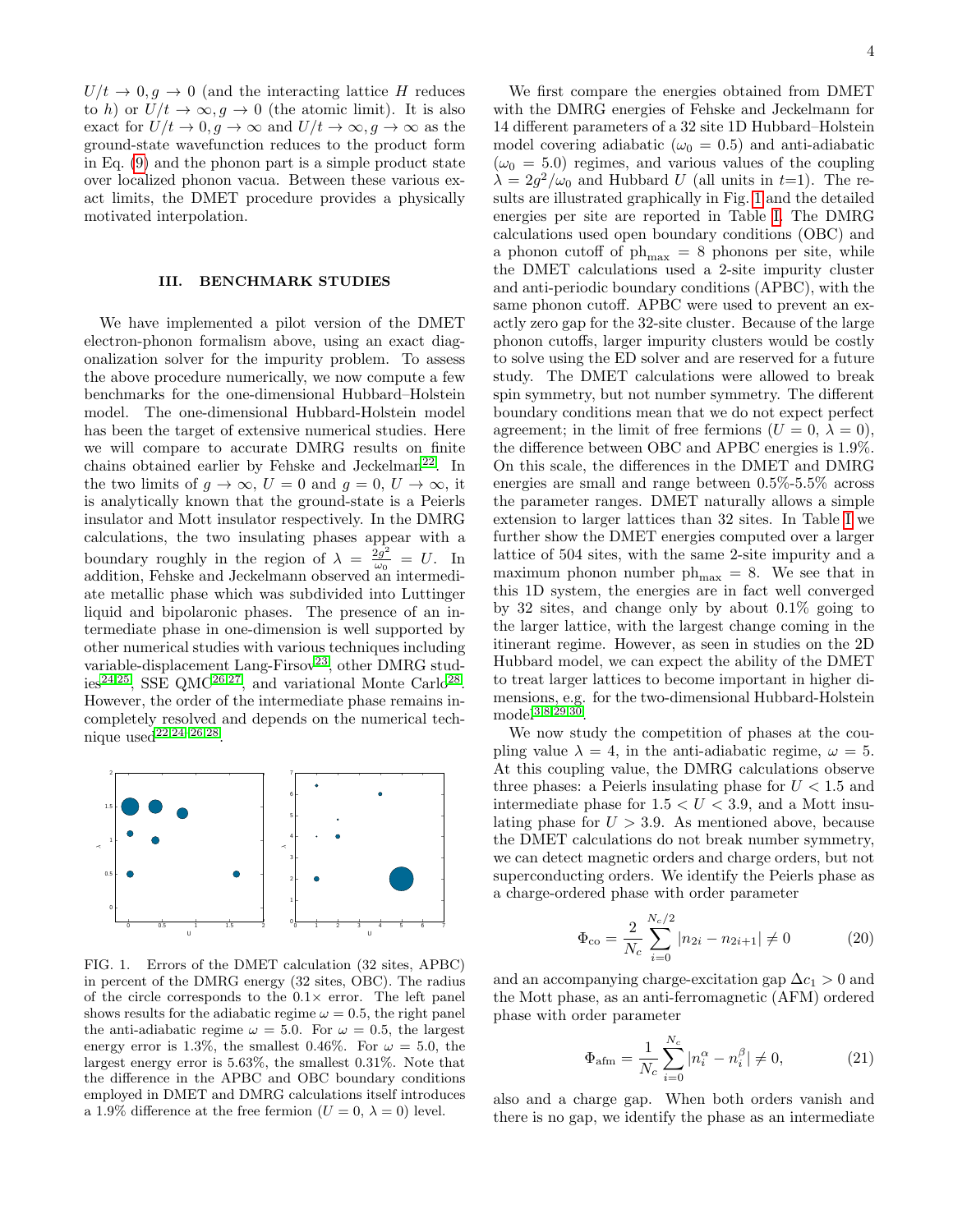<span id="page-4-1"></span>TABLE I. Comparison between DMET (APBC, 2-site cluster) and DMRG (OBC) energies per site for a 32-site Hubbard-Holstein chain with various parameters.  $ph_{max} = 8$  for all calculations. The difference between APBC and OBC boundary conditions at  $U = 0$ ,  $\lambda = 0$  is 1.9%. Additionally DMET energies for 504-site Hubbard-Holstein chain (APBC, 2-site cluster) are also shown.

| $\omega$ | $\lambda$    | U                 |          |          | DMRG Energy DMET Energy (32) DMET Energy (504) |
|----------|--------------|-------------------|----------|----------|------------------------------------------------|
|          |              | $0.5$ 1.5 $0.025$ | $-2.108$ | $-2.136$ | $-2.136$                                       |
|          |              | $0.5$ 1.1 $0.025$ | $-1.878$ | $-1.886$ | $-1.886$                                       |
|          |              | $0.5\,0.5\,0.025$ | $-1.539$ | $-1.546$ | $-1.545$                                       |
|          |              | $0.5$ 1.5 $0.4$   | $-2.002$ | $-2.022$ | $-2.022$                                       |
|          | $0.5 \; 1.0$ | 0.4               | $-1.722$ | $-1.732$ | $-1.730$                                       |
|          | $0.5 \; 1.4$ | 0.8               | $-1.843$ | $-1.858$ | $-1.857$                                       |
|          | $0.5 \; 0.5$ | 1.6               | $-1.182$ | $-1.188$ | $-1.188$                                       |
|          | 5.0 6.4      | 1.0               | $-6.083$ | $-6.125$ | $-6.125$                                       |
|          | 5.0 4.0      | 1.0               | $-3.933$ | $-3.945$ | $-3.945$                                       |
|          | 5.0 2.0      | 1.0               | $-2.380$ | $-2.408$ | $-2.407$                                       |
|          | 5.0 4.8      | 2.0               | $-4.211$ | $-4.229$ | $-4.229$                                       |
|          | 5.0 4.0      | 2.0               | $-3.558$ | $-3.593$ | $-3.588$                                       |
|          | 5.0 6.0      | 4.0               | $-4.435$ | $-4.473$ | $-4.470$                                       |
|          | 5.0 2.0      | 5.0               | $-1.582$ | $-1.671$ | $-1.671$                                       |

phase. In addition to these order parameters, we can also compute a variety of other correlation functions such as the double-occupancy on site 0,  $\langle n_0^{\alpha} n_0^{\beta} \rangle$ , and the displacement  $x_0 = \langle a_0^{\dagger} + a_0 \rangle$ . (Note that we use here the single particle gap of the auxiliary lattice system  $h$  as a proxy for the charge gap. While not a rigorous measurement it is close to the true single-particle gap in our earlier studies of the Hubbard model on the 1D, honeycomb, and square lattices<sup>[1,](#page-5-1)[11](#page-5-8)</sup>).

In the left panel of Fig. [2](#page-5-12) we show the charge-order and AFM order parameters from a set of calculations that sweep from low U to high U, and from high U to low U. These show clear hysteresis, indicating first order phase transitions. The right panel shows the energies of the different DMET coexisting solutions. For  $U < 2.5$ , the CO (Peierls phase) is lowest in energy. In the region  $U = 2.5$  to  $U = 4$  CO (and AFM order) is vanishing and a new phase develops. Interestingly, as seen from the middle panel which shows the single-particle gap, in this region the single-particle gap drops to a very small but finite value ( $\sim 0.1t$ ). We identify this phase as the intermediate phase. Similar to as observed in the DMRG studies, the intermediate phase in the DMET calculations does not show charge or magnetic order, but has a small gap rather than being gapless as suggested by the DMRG calculations. It is not clear whether the small gap we observe here would vanish with larger impurity clusters. For  $U > 4$  antiferromagnetic order develops, and we enter the Mott insulator phase. In Fig. [3](#page-5-13) we show additional observables: the double occupancy, and the displacement. The maximum double occupancy on site 0 is observed in the charge ordered phase and this vanishes as U increases. Similarly we find that the displacement decreases to zero away from the CO phase. Overall, our

DMET data closely corresponds to the 3-phase picture in the DMRG calculations, and we observe similar phase boundaries.

### <span id="page-4-0"></span>IV. CONCLUSIONS

In this work we described the extension of the density matrix embedding theory to systems of coupled fermions and bosons, using the electron-phonon Hubbard-Holstein Hamiltonian as a particular example. We performed pilot calculations on the 1D Hubbard-Holstein model using a small two-site impurity cluster, and found good agreement with the energetics of earlier benchmark DMRG calculations. In the antiadiabatic regime, we also observed a three-phase behaviour, including an intermediate phase between the charge-ordered and Mottinsulating states, with similar phase boundaries as found in the earlier DMRG work.

We can imagine further extensions of the ideas in this report, both respect to the physics and the methodology. For example, here we carried out a preliminary study of the one-dimensional Hubbard-Holstein model. Extending this to studies in two- $30$  and higher-dimensions  $31,32$  $31,32$ is of clear interest. Further, while the Hubbard-Holstein model only contains non-interacting phonons, the DMET formalism is equally applicable to interacting phonons, which would allow us to study many interesting coupled interacting fermion-boson systems, or even interacting pure boson systems, as found, for example in cold atomic  $_{\rm gases}^{13}$  $_{\rm gases}^{13}$  $_{\rm gases}^{13}$ .

With respect to the DMET formulation itself, a key question to explore is alternative definitions of the auxiliary phonon system. While we here used a simple coherent state ground-state to define the phonon bath sites,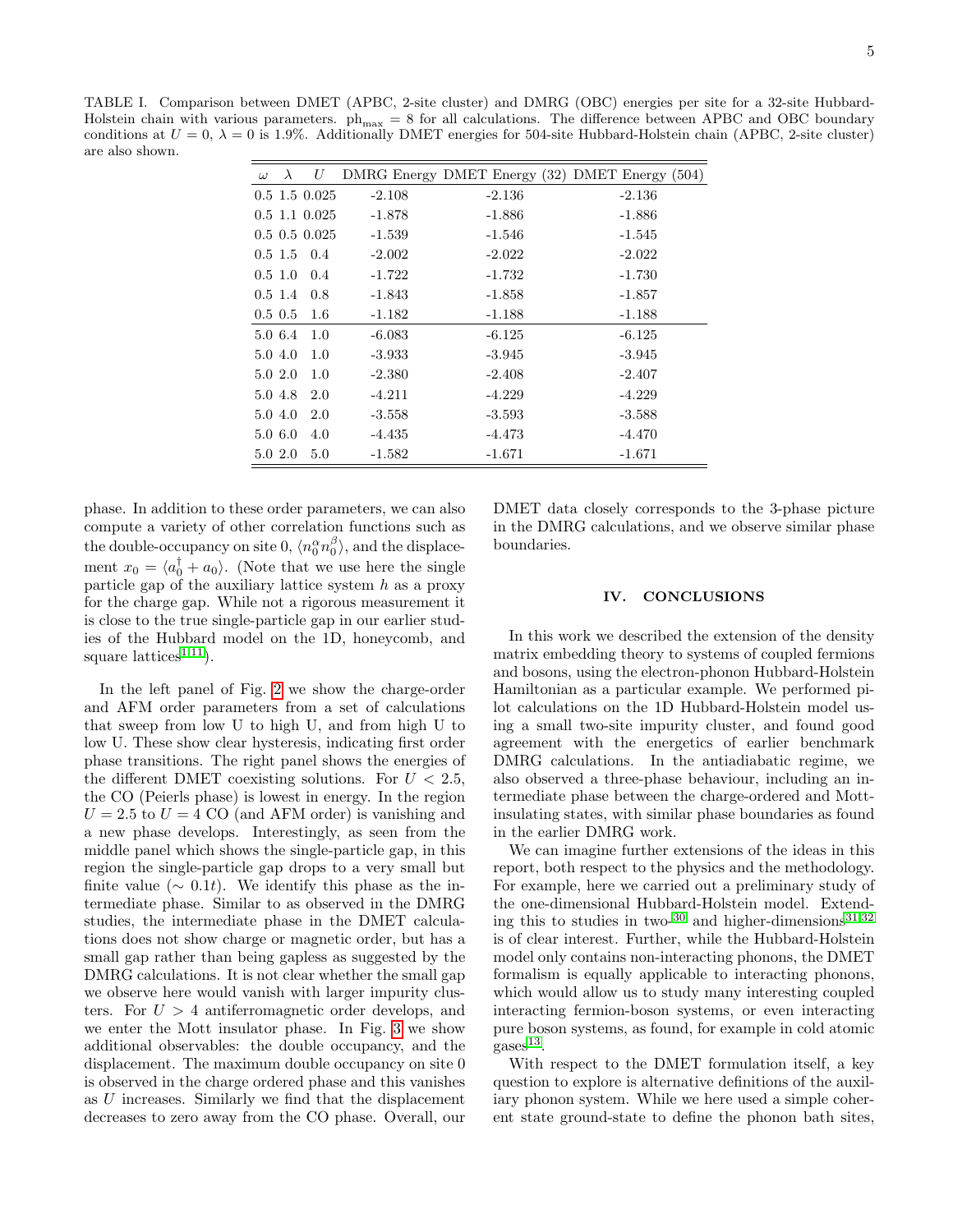

<span id="page-5-12"></span>FIG. 2. The left panel shows the transition from the charge-ordered to the spin-ordered phase for  $\lambda = 4$  and  $\omega = 5.0$ . In the forward scan at  $U = 4$ , the charge-order parameter vanishes, while the anti-ferromagnetic order parameter grows. The backward scan finds a (small) gapped phase without any order parameter for  $U = [2, 4]$ . The middle panel shows the change of the HOMO-LUMO (auxiliary system single-particle) gap with U. Extrapolation from  $N_{\text{sites}} = 102,502,1002$  is performed to account for finite-size effects. The different phases are depicted in the right panel. The energy is converged at a maximum phonon number  $ph_{max} = 10$  and order parameters are given for the chain of length  $N_{sites} = 1002$ . Periodic boundary conditions are used throughout.



<span id="page-5-13"></span>FIG. 3. The left panel shows the double occupancy as a function of U for  $\lambda = 2, 3, 4$  and  $\omega_0 = 0.5$ . The right panel shows the displacement as a function of U. Calculations are carried out with maximum phonon number  $ph_{\text{max}} = 10$  and chain length  $N_{\text{sites}} = 1002$  using periodic boundary conditions.

other choices which describe less classical phonons can be used. Finally, on the numerical front, we employed an exact diagonalization solver for the DMET impurity

problem. Extensions to other ground-state solvers, such as the density matrix renormalization group, or diffusion or auxiliary field quantum Monte Carlo, would open up the possibility of more definitive calculations using larger impurities and realistic interactions.

## V. ACKNOWLEDGEMENTS

We are grateful to Eric Jeckelmann and Holger Fehske for supplying the DMRG reference energies. We acknowledge helpful discussions with Boxiao Zheng. This work was primarily supported by the US Department of Energy via [de-sc0010530.](http://arxiv.org/abs/de-sc/0010530) Additional support was provided by the US Department of Energy, SciDAC [de-sc0008624,](http://arxiv.org/abs/de-sc/0008624) as well as through the Simons Foundation, through the Simons Collaboration on the Many-Electron Problem.

- <span id="page-5-0"></span>∗ [gkchan@princeton.edu](mailto:gkchan@princeton.edu)
- <span id="page-5-1"></span><sup>1</sup> G. Knizia and G. K.-L. Chan, [Phys. Rev. Lett.](http://dx.doi.org/10.1103/PhysRevLett.109.186404) 109, 186404 (Nov 2012), [http://link.aps.org/doi/10.1103/](http://link.aps.org/doi/10.1103/PhysRevLett.109.186404) [PhysRevLett.109.186404](http://link.aps.org/doi/10.1103/PhysRevLett.109.186404)
- <span id="page-5-11"></span><sup>2</sup> G. Knizia and G. K.-L. Chan, [Journal of Chem](http://dx.doi.org/10.1021/ct301044e)[ical Theory and Computation](http://dx.doi.org/10.1021/ct301044e) 9, 1428 (2013), [http://pubs.acs.org/doi/pdf/10.1021/ct301044e,](http://arxiv.org/abs/http://pubs.acs.org/doi/pdf/10.1021/ct301044e) <http://pubs.acs.org/doi/abs/10.1021/ct301044e>
- <span id="page-5-2"></span><sup>3</sup> B.-X. Zheng and G. K.-L. Chan, arXiv preprint arXiv:1504.01784(2015)
- <span id="page-5-3"></span><sup>4</sup> A. Georges, G. Kotliar, W. Krauth, and M. J. Rozenberg, [Rev. Mod. Phys.](http://dx.doi.org/10.1103/RevModPhys.68.13) 68, 13 (Jan 1996), [http://link.aps.](http://link.aps.org/doi/10.1103/RevModPhys.68.13) [org/doi/10.1103/RevModPhys.68.13](http://link.aps.org/doi/10.1103/RevModPhys.68.13)
- <sup>5</sup> H. Fotso, S. Yang, K. Chen, S. Pathak, J. Moreno, M. Jarrell, K. Mikelsons, E. Khatami, and D. Galanakis, in Strongly Correlated Systems (Springer, 2012) pp. 271–302
- <sup>6</sup> T. Maier, M. Jarrell, T. Pruschke, and M. H. Hettler, Reviews of Modern Physics 77, 1027 (2005)
- <span id="page-5-4"></span><sup>7</sup> G. Kotliar, S. Y. Savrasov, G. Pálsson, and G. Biroli, [Phys.](http://dx.doi.org/10.1103/PhysRevLett.87.186401) [Rev. Lett.](http://dx.doi.org/10.1103/PhysRevLett.87.186401) 87, 186401 (Oct 2001), [http://link.aps.org/](http://link.aps.org/doi/10.1103/PhysRevLett.87.186401) [doi/10.1103/PhysRevLett.87.186401](http://link.aps.org/doi/10.1103/PhysRevLett.87.186401)
- <span id="page-5-5"></span><sup>8</sup> Q. Chen, G. H. Booth, S. Sharma, G. Knizia, and G. K.-L. Chan, [Phys. Rev. B](http://dx.doi.org/10.1103/PhysRevB.89.165134) 89, 165134 (Apr 2014), [http://link.](http://link.aps.org/doi/10.1103/PhysRevB.89.165134) [aps.org/doi/10.1103/PhysRevB.89.165134](http://link.aps.org/doi/10.1103/PhysRevB.89.165134)
- <span id="page-5-6"></span>9 I. W. Bulik, G. E. Scuseria, and J. Dukelsky, Physical Review B 89, 035140 (2014)
- <span id="page-5-7"></span><sup>10</sup> Z. Fan and Q.-l. Jie, Physical Review B **91**, 195118 (2015)<sup>11</sup> C. H. Booth and C. K. J. Chan, Physical Boyiew B **01**
- <span id="page-5-8"></span>G. H. Booth and G. K.-L. Chan, Physical Review B 91, 155107 (2015)
- <span id="page-5-9"></span><sup>12</sup> I. W. Bulik, W. Chen, and G. E. Scuseria, The Journal of chemical physics 141, 054113 (2014)
- <span id="page-5-10"></span><sup>13</sup> I. Bloch, J. Dalibard, and W. Zwerger, Rev. Mod. Phys. 80, 885 (2008)